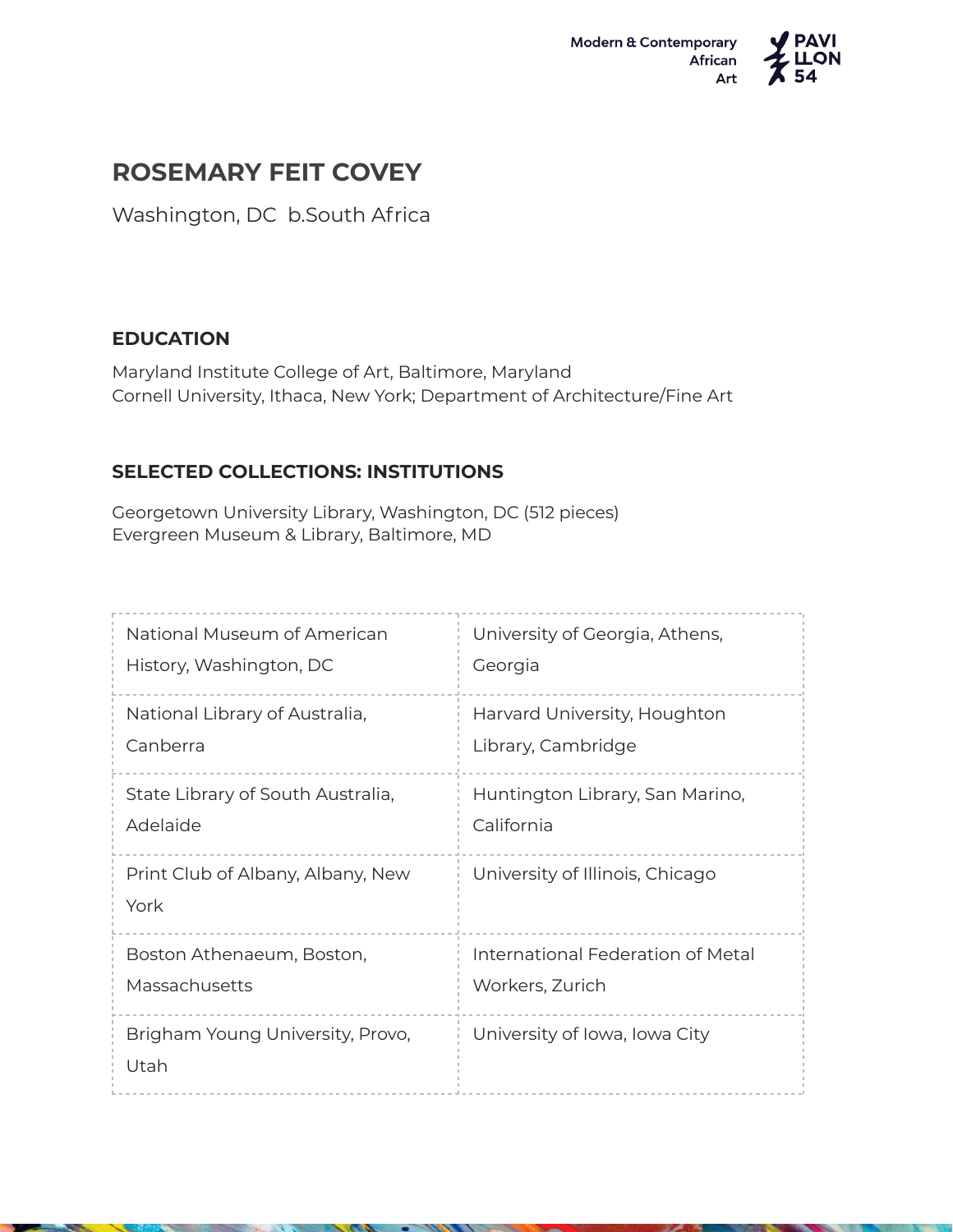

Brown University, Providence, Rhode Island University of Kentucky, Lexington The Butler Institute of American Art, Youngstown, Ohio James Michener Museum of Art, Pennsylvania California Polytechnic State University McGill University, Montreal, Canada Rivera Library, University of California, Riverside The New York Public Library Print Collection People's Republic of China, Embassy Library, Washington University of North Carolina, Greensboro Cincinnati Public Library, Cincinnati, Ohio Northwestern University, Evanston, Illinois Columbia University, New York City | Ohio University, Athens, Ohio Corcoran Gallery of Art, Washington, DC Penn State University, University Park, Pennsylvania Cornell University, Ithaca, New York Free Library of Philadelphia, Logan Square, Philadelphia Dallas Public Library, Dallas, Texas Princeton University, Princeton, New **Jersey** Dartmouth College, New Hampshire | Papyrus Institute, Cairo, Egypt University of Delaware, Newark Rochester Institute of Technology, Rochester, New York Denver Print Club, Denver, Colorado | San Francisco Public Library, San Francisco, California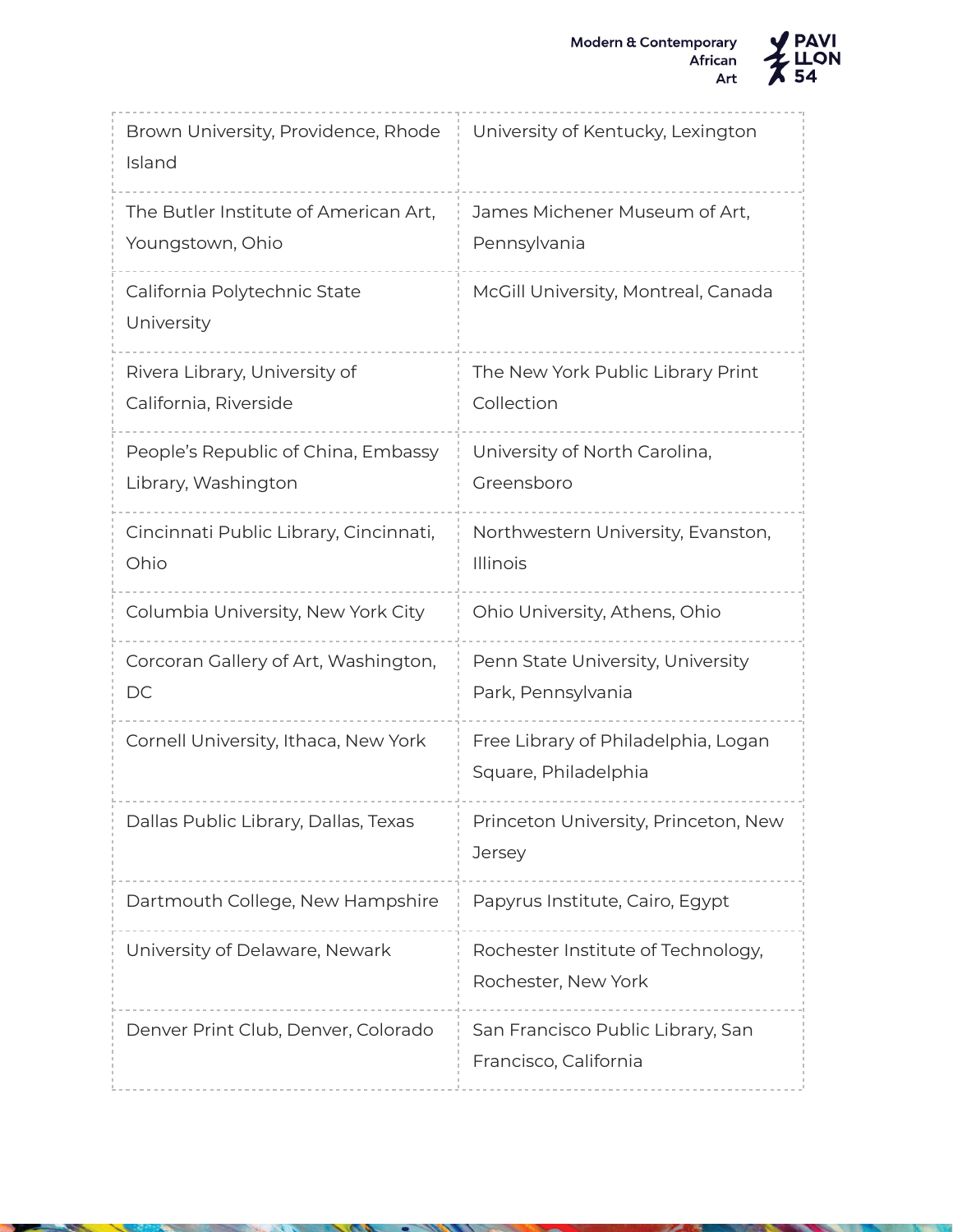

| National Library of Scotland,<br>Edinburgh, Scotland                                             |
|--------------------------------------------------------------------------------------------------|
| Temple University, Philadelphia,<br>Pennsylvania                                                 |
| University of Vermont, Burlington                                                                |
| University of Washington, Seattle<br>New Haven, CT<br>Baltimore, MD<br>Duluth, MN<br>Hanover, NH |
|                                                                                                  |

## **SELECTED SOLO EXHIBITIONS**

- 2019 *The Dark ReImagined*, Morton Fine Art, Washington, DC
- 2018 *Red Handed Installation*, Wesley Theological Seminary: Henry Luce Center for Arts and Religion, Washington, DC
- 2017 *The Planet is a Delicate Thing*, Morton Fine Art, Washington, DC
- 2015 *Self Conscious*, Morton Fine Art, Washington, DC
- 2013 *Red Handed*, Morton Fine Art, Washington, DC
- 2011 *Death of the Fine Art Print*, Morton Fine Art, Washington, DC
- 2010 The ArtLeague Gallery, Alexandria, Virginia
- 2009 Perspective Gallery, Virginia Tech, Blacksburg, Virginia
- 2009 Joan Hisoaka Healing Arts Gallery. Washington DC.
- 2007 International Museum of Surgical Science, Chicago, Illinois
- 2007 Brayham Contemporary Art, Toronto,Canada
- 2007 Arlington Arts Center, Sculpture on the Grounds, Arlington, Virginia